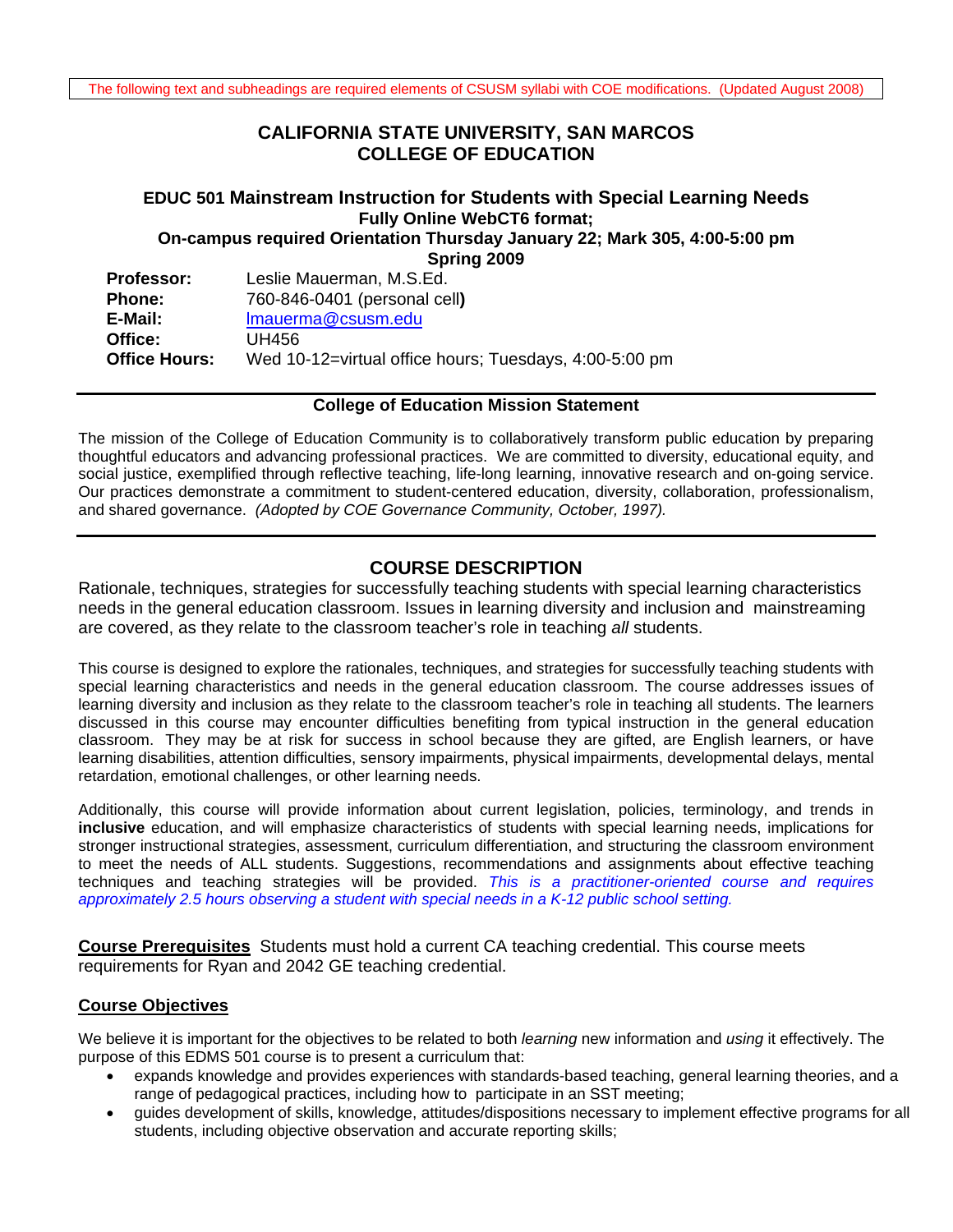- enhances awareness of multiple perspectives and learning styles that exist in diverse classrooms and other education-related settings, including identifying students with special needs;
- provides a safe environment in which students can discuss and experiment with various instructional techniques and methods, addressed though peer partnerships and classroom management assignments ;
- provides an introduction to and preparation for presenting content to K-12 learners using and infusing differentiated education technology through two online group projects and presentations

The goals of this course include the acquisition of a knowledge base *and* skills of practical application regarding the following 13 key concepts and constructs:

- 1. The Mission of the College of Education, which guides our teaching practices;
- 2. Inclusion and inclusive schools in a multicultural society ;
- 3. Laws, policies, guidelines, and issues in serving children with special learning abilities;
- 4. Characteristics of children with special learning needs;
- 5. The Student Study Team (SST) process;
- 6. The Circle of Courage as a theoretical framework for educating all children;
- 7. Standards-based education
- 8. Best Practices in curriculum, lesson design, and classroom management;
- 9. Nondiscriminatory assessment and diagnosis of children with special learning abilities;
- 10. Special education referral processes: the IEP team and other support staff;
- 11. Observation of students in inclusive and segregated settings;
- 12. Family-centered perspectives; and
- 13. Developing an action plan based on one's educational philosophy.

#### **Unique Course Requirements**

This course requires students to complete an observation of a student with special needs. Guidelines for Limitations and Liability are required and to be mailed to the instructor for Study Guide Eleven.

We believe each person is "exceptional" and important to the world. Each person has different physical attributes, learning styles, emotional needs, and cognitive expression. Each person has the right to be respected regardless of those differences. Some differences may be substantial, and require that professional educators, in **partnership**  with parents and other specialists intentionally design accommodations and adaptations to the general education curriculum and instruction.

Remember: This course is designed with YOU, a prospective or current teacher, as the focus. You are the *sine qua non* of successful educational programs for students with exceptional needs. Although this is an "overview of special learning needs" rather than an in-depth skills acquisition course, the intent is to empower you to acquire a better understanding of yourself and your relationships with people who have diverse and often challenging needs.

**Great Expectations:** Students have many capabilities that have not been tapped and we can develop new visions of what is possible.

**Positive Contributions:** Individuals with disabilities contribute positively to their families, schools, friends, and communities.

**Inherent Strengths:** Educational programs need to identify, highlight, and build upon students' strengths.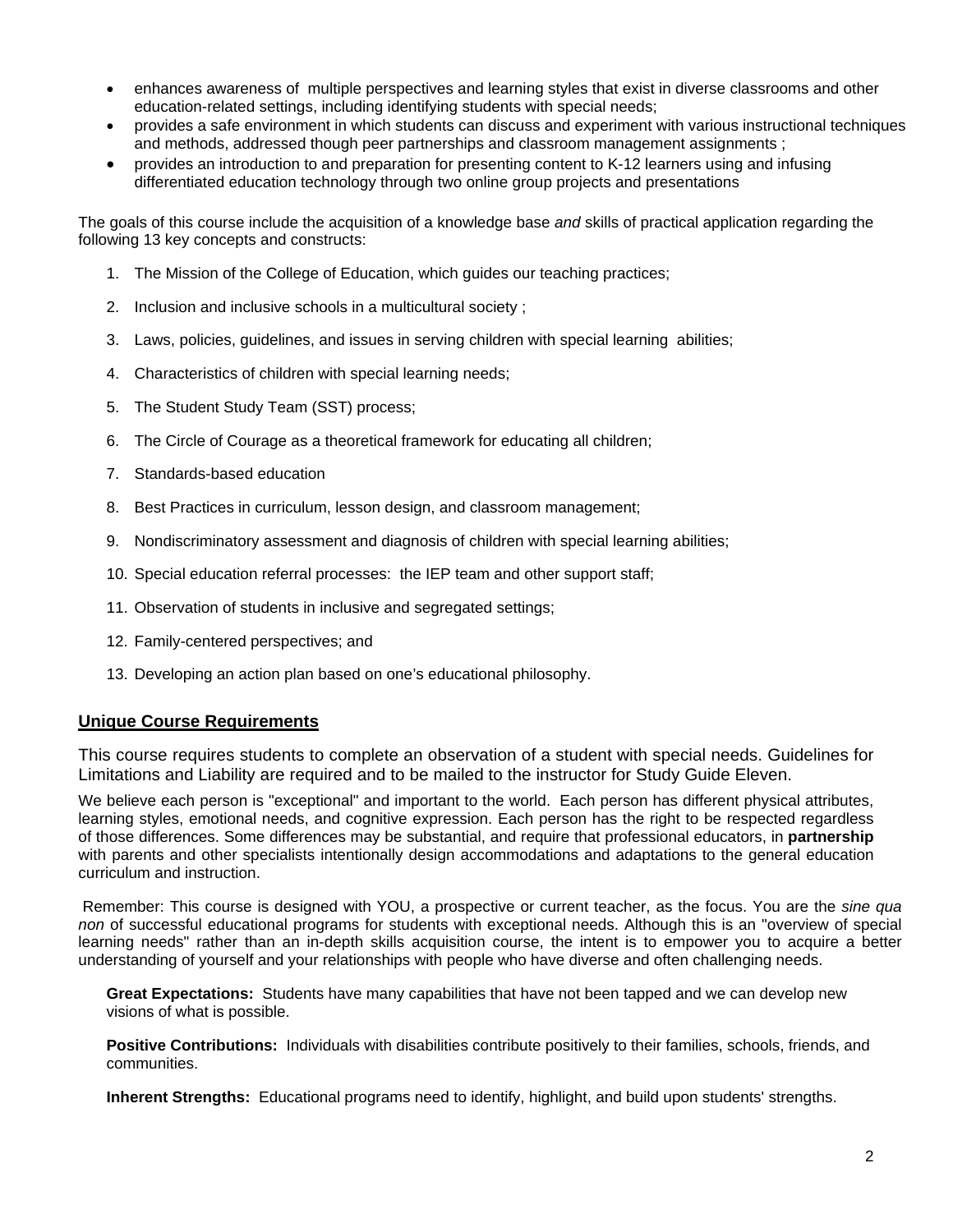**Choices:** Promoting self-determination and self-advocacy, educators can support students and families to direct their own lives.

**Relationships:** Connections--with each other, educators, and friends in the community--are crucial to a high quality of life.

**Full Citizenship:** Less able does not EVER mean less worthy.

What is the "Big Picture" for this class? Whether you are a parent of a child with disabilities, a sibling, teacher, or friend, we believe that the highest distinction you can make is when you are able to apply the key concepts, constructs, and principles of this course so as to recognize and respond to *all* students effectively and inclusively.

### **Required Texts**

#### **1. Villa, R. A., and Thousand, J. S., Eds. (2005).** *Creating an inclusive school* **(2nd ed.). Alexandria, VA: ASCD.**

*In this book, you will learn how students with disabilities, their parents, their teachers, and administrators "walked their talk" about inclusion! Also included are "voices" by parents and practitioners about actual students.* 

**2. Turnbull, R., Turnbull, A., Shank, M., and Smith, M. (2006)** *Exceptional lives: Special education in today's schools* **(5th ed.) Upper Saddle River, NJ: Pearson Merrill Prentice Hall.** 

*This is a values-based text that focuses on numerous inclusive principles. These are clearly articulated throughout this course, and consequently lead to the creation of a community of learners.* 

#### **Additional web resources and professional support:**

- Bloom's Taxonomy: http://www.officeport.com/edu/bloomq.htm
- California Content Standards: http://www.cde.ca.gov/be/st/ss/
- CAST Universal Design for Learning: Differentiated Instruction (http://www.cast.org/publications/ncac/ncac\_diffinstruc.html)
- **Enhancing Learning with Technology: Differentiating Instruction** (http://members.shaw.ca/priscillatheroux/differentiating.html)
- Technology and Differentiated Instruction Web Resources (http://k12.albemarle.org/Technology/DI/)
- **OSBI Toolkit 9 Differentiated Instruction Using the Grow Network** (http://sbci.cps.k12.il.us/professional.html)
- Differentiation of Instruction in the Elementary Grades (http://www.ericdigests.org/2001-2/elementary.html)

#### **Authorization to Teach English Learners**

This credential program has been specifically designed to prepare teachers for the diversity of languages often encountered in California public school classrooms. The authorization to teach English learners is met through the infusion of content and experiences within the credential program, as well as additional coursework. Students successfully completing this program receive a credential with authorization to teach English learners. *(Approved by CCTC in SB 2042 Program Standards, August 02)*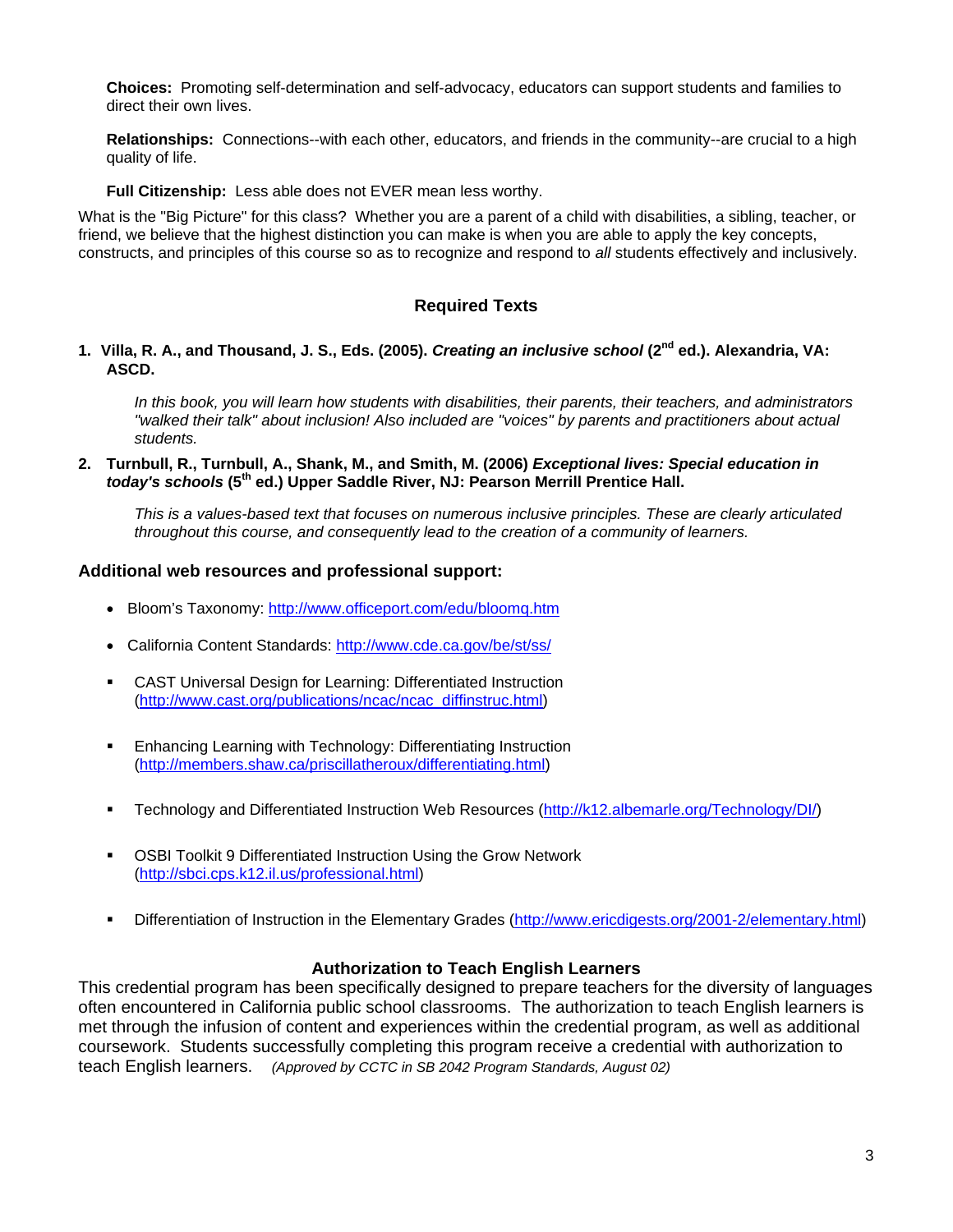### **STUDENT LEARNING OUTCOMES**

#### **Teacher Performance Expectation (TPE) Competencies**

The course objectives, assignments, and assessments have been aligned with the CTC standards for a Clear Multiple Subject or Single Subject General Education Credential. This course is designed to help teachers seeking a California teaching credential to develop the skills, knowledge, and attitudes necessary to assist schools and district in implementing effective programs for all students. The successful candidate will be able to merge theory and practice in order to realize a comprehensive and extensive educational program for all students. You will be required to formally address the following TPEs in this course:

### **California Teacher Performance Assessment (CalTPA)**

Beginning July 1, 2008 all California credential candidates must successfully complete a state-approved system of teacher performance assessment (TPA), to be embedded in the credential program of preparation. At CSUSM this assessment system is called the CalTPA or the TPA for short.

To assist your successful completion of the TPA a series of informational seminars are offered over the course of the program. TPA related questions and logistical concerns are to be addressed during the seminars. Your attendance to TPA seminars will greatly contribute to your success on the assessment.

Additionally, COE classes use common pedagogical language, lesson plans (lesson designs), and unit plans (unit designs) in order to support and ensure your success on the TPA and more importantly in your credential program.

The CalTPA Candidate Handbook, TPA seminar schedule, and other TPA support materials can be found on the COE website provided at the website provided: http://www.csusm.edu/coe/CalTPA/ProgramMaterialsTPA.html

#### **College of Education Attendance Policy**

 professional. *(Adopted by the COE Governance Community in December, 1997).* "Due to the dynamic and interactive nature of courses in the College of Education, all students are expected to attend all classes and participate actively. At a minimum, students must attend more than 80% of class time, or s/he may not receive a passing grade for the course at the discretion of the instructor. Individual instructors may adopt more stringent attendance requirements. Should the student have extenuating circumstances, s/he should contact the instructor as soon as possible. Please call or email the instructor when you are unable to attend class or when you will be late as you would any

The COE attendance policy states that "students are expected to attend all classes and participate actively". As you set your schedule for time you will devote to your online class, it is advisable to choose one consistent time to "attend" class. This course is **asynchronous.** You are learning on your own time, yet have obligations to the course timeline and to other students within the class. Please see the breakdown of time online expectations. Your participation score is derived from online time log, which is recorded every time you log into class. A full 15 points are connected to the online time to ensure participation.

"Please call or email the instructor when you are unable to attend class or when you will be late."—*for this online class, this applies to your small group meetings with colleagues.* It is the policy of the CSUSM College of Education that any student who does not log into the course for 80% or more of class time may not receive a passing grade for a course. All online time is recorded, including articles and assignments read, conversations on discussion board and chat room, as well as assignment submission time. A rule of thumb is that an online course requires a minimum of 135 hours online in class; roughly equaling 9 hours per session, including reading, homework and discussions with colleagues. For a 15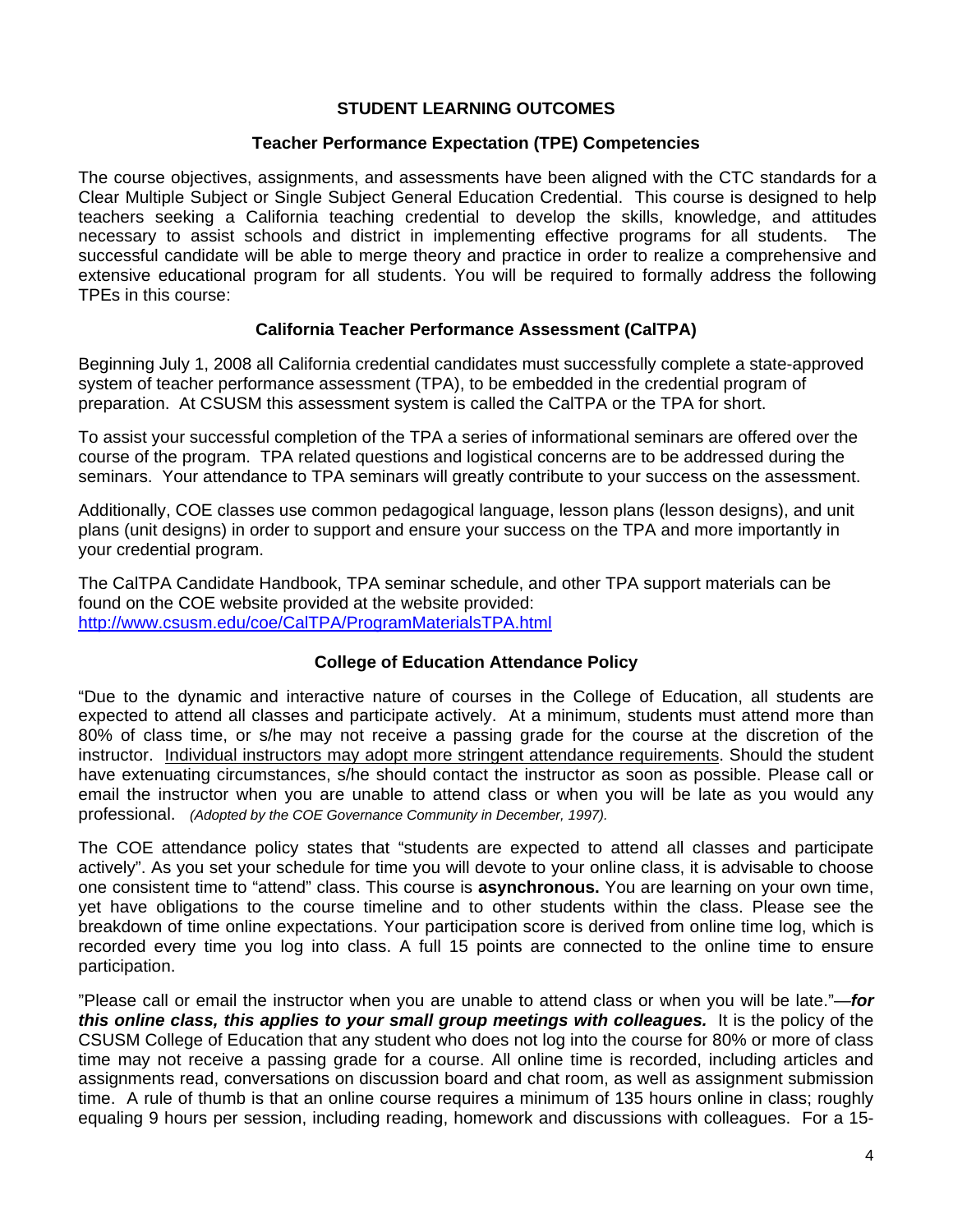session class (1 meeting per week for a term of 15 weeks) there is a requirement of 45 hrs of student "seat time" (3 hours per class) with 6 hours of preparation per session. (90 hours). Please do not neglect this and be disappointed with your final grade as a result.

### **Students with Disabilities Requiring Reasonable Accommodations**

Students with disabilities who require reasonable accommodations must be approved for services by providing appropriate and recent documentation to the Office of Disable Student Services (DSS). This office is located in Craven Hall 5205, and can be contacted by phone at (760) 750-4905, or TTY (760) 750-4909. Students authorized by DSS to receive reasonable accommodations should meet with their instructor during office hours or, in order to ensure confidentiality, in a more private setting.

#### **Course Requirements**

- **1.** Print and post a copy of the course schedule near the computer where you will "attend" class.
- 1st02.htm **2.** Always use "Person-First" language in *all written and oral assignments and class discussions*. For example, say, "Student with Autism" rather than "Autistic student." Say, "Juan who lives with cerebral palsy" rather than "My CP student." – Etc. Refer to this commentary for further details: http://www.kidstogether.org/pep-
- **3.** Word-process all written documents. Save/Keep a copy of all work. You need these copies for your records and future use as potential professional portfolio entries.
- **4.** Complete/submit assignments on due dates for full credit—but late is better than not at all.
- **5.** Readings and homework assignments are listed on the dates on which they are due. .
	- a. If you have extraordinary circumstances that impact completion of your assignments, advise the instructor in advance.
	- b. Any time that you have questions or concerns, please contact the instructor immediately, via course mail AND outside email: lmauerma@csusm.edu .
	- c. Assignment due dates are *real*.
		- i. Late assignments will not receive full credit.
		- ii. Unless *prior* instructor approval is secured, assignments will not be accepted three days after the due date.
- **6.** It is expected that students will proofread and edit their assignments prior to submission.
	- a.Students will ensure that the text is error-free (grammar, spelling), and ideas are logically and concisely presented.
	- b.The grade of any assignment will be negatively affected as a result of this oversight.
- **7.** Scoring for this online course will also include a component of "professional dispositions and demeanor." Students will conduct themselves at all times in ways that are generally expected of those who are in or entering the education field and the teaching profession. This includes but is not limited to:
	- On-time arrival and full attendance to all class sessions; (cyberspace meetings)
	- Advance preparation of readings;
	- Timely submission of assignments;
	- Demonstration of respectful, positive interpersonal communication and participation with classmates, instructors, and school personnel in all settings (e.g., whole group, small group, in/outside of class); see Netiquette module.
	- Carefully considered, culturally aware approaches to solution-finding and lesson design..
- **8.** Select a class "buddy" to ensure you receive information if you miss all/part of a meeting. For online classes, arrange an online check in time with your buddy, for prompting and reminders. Note their contact info here:

| <b>Buo</b> | _____                             |
|------------|-----------------------------------|
| -<br>-     | $-1$<br>$\mathbf{u}$<br>_________ |
| -          |                                   |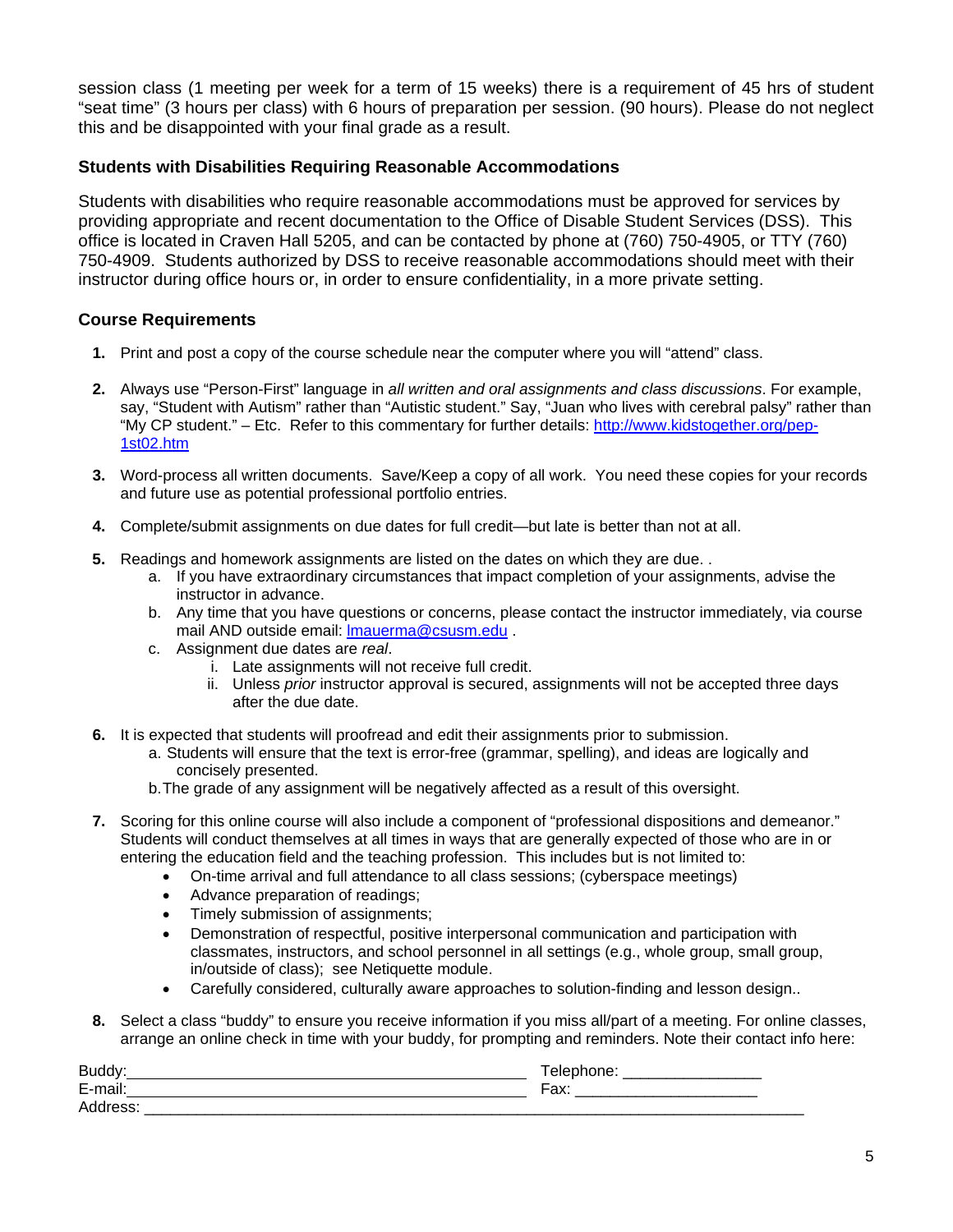### **Grading Standards**

| $\overline{A}$ | $(95-100$ points)        | A- | $(90-94$ points) |
|----------------|--------------------------|----|------------------|
| B+             | $(86-89$ points)         |    | $(83-85$ points) |
| - B            | $(80-82 \text{ points})$ | C+ | (79-80 points)   |

- A (Excellent): Performance at the highest level, showing sustained excellence in meeting all course objectives and requirements and exhibiting an unusual degree of intellectual initiative.
- B (Good): Performance at a high level, showing consistent and effective achievement in meeting course objectives and requirements.
- C+ (Satisfactory): Performance at an adequate level, meeting basic objectives and requirements of the course.
- *NOTE: The minimum acceptable grade for a course in the professional education sequence is "C+." A "B" average must be maintained. (CSUSM General Catalog)*

#### **Course Assignments**

*Assignment details are in the Study Guides in the online WebCT class. Assignments are NOT chronological* 

| <b>Assignment</b>                                        | <b>Point Value</b> |
|----------------------------------------------------------|--------------------|
| <b>Student Study Team Group Presentation</b><br>(TPE 6d) | 10                 |
| Philosophy of Education Action Plan<br>(TPE 10)          | 10                 |
| Disability Matrix SG 3 & 5<br>(TPE 8)                    | 15                 |
| Family-Centered Perspectives Group Presentation          | 10                 |
| <b>Observation Activity and Report</b>                   | 15                 |
| Attendance/Participation/ Online time w/ colleagues      | 15                 |
| <b>Study Guide Assignments &amp;</b>                     | 25 combined        |
| <b>Discussion Board Contributions</b>                    |                    |
| Total                                                    | 100 points         |

## **Performance Rubric**

**5--**Response is made to all elements of Assignment. Evidence of thorough comprehension of literature; there is application of a variety of sources, including personal experiences; noteworthy

**4--**Response is made to most elements of Assignment. Evidence of general comprehension of literature and active application of sources. Personal experiences are referenced.

**3--**Response is made to some elements of Assignment. Evidence of limited comprehension of literature and application of sources. Personal experiences may or may not be referenced.

**2--**Response to elements of Assignment is cursory. Comprehension of literature appears vague, limited application of sources may only center on personal experiences. Part of the response may be incorrect.

**1--**Response to elements of Assignment is incomplete as well as comprehension. Many parts of the response may be incorrect. Minimal effort/on time or late; sketchy

**0--**No credit for work not done/not attempted

convention, refer to IDEA: http://wrightslaw.com/ or http://www.ncset.org/publications/related/ideatransition.asp<br>6 Person-first language must be used throughout all written assignments. For more specific details about this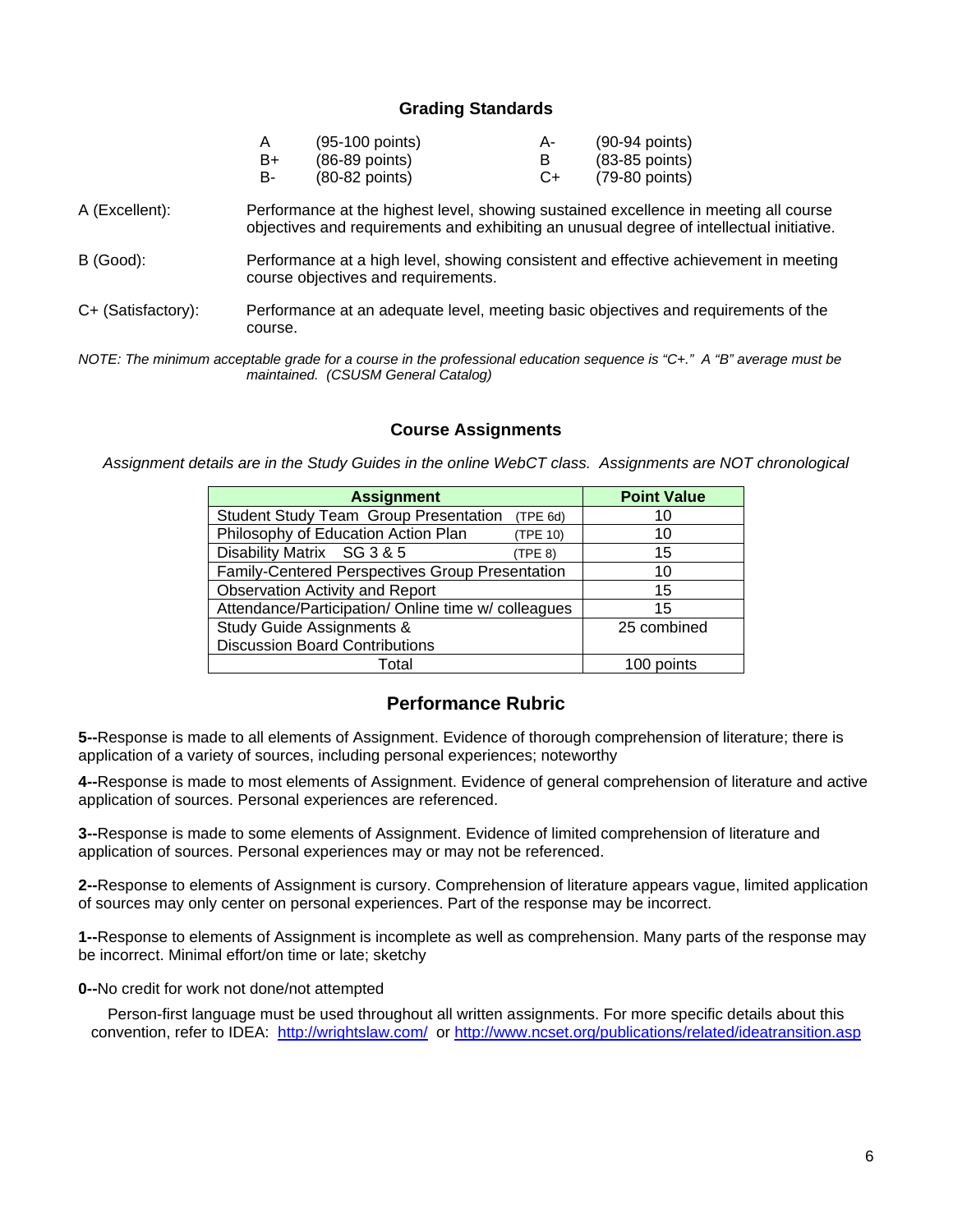# **Learning Modules or Study Guides**

success. The Study Guides (SG) are the core of this course progression and contain at least one assignment per week for every week of the term. Frequently, there will be a long-term assignment ongoing occurring concurrently with a short term discussion assignment. Close attention must be paid to the course schedule in order to ensure your

The study guides are intended to accomplish two major instructional outcomes: The first is to ensure that active learning takes place—even online. The literature and research on cognitive development is clear about the need for actively engaging the cognitive processes. The second is to "model" or demonstrate several *types* of study guides, each designed to actually *accommodate* a specific learning need. For some Study Guides, we have provided choices (another "best practice" which current educational research indicates is related to increased achievement) for modes of task completion.

*Time Management* is the key to your success in this course! Participation in this online course is critical to your success. A typical 3-credit graduate class meets for 3 hours for each of its 15 class sessions to guarantee you 45 hours of instructor—student contact time. For each one hour of class, students are expected to spend a minimum of 2 additional hours, or a total of at least 90 hours, preparing and studying. The grand total is 135 hours (45+90  $=$ 135). Students will need to distribute 135 hours of learning time thoughtfully and carefully to complete the work.

The Tentative Course Schedule provided below demonstrates the 'reasonability' of completing course assignments within the course time frame. Remember, as stated this course is asynchronous, that is, class does not meet online at a certain time, as a rule. You are learning on your own time, yet there are time limitations within a university semester structure, and you will set up specific appointments with classmates to complete group work online together.

As mentioned, through the online analog, your instructors are able to track dates and times of your course attendance, and the course pages visited. Instructors will use this data to assist in evaluating your course participation. Remember again that one of the keys to success in 'distance learning' is time management. If there are any conflicts, notify the instructor immediately.

#### **Instructor Response Time**

Generally, your instructor(s) will provide you with answers to questions submitted via the Course Mail and/or Discussion Board tools on a *weekly* basis. Though instructors are frequently online more often than this, please keep in mind that instructors do not approach this class on an all-day-every-day basis. We encourage and watch for evidence that students demonstrate a consistent approach to the class, utilizing collaborative, positive, professional inquiry and problem-solving approaches. The Study Guides are specifically designed to foster collaboration and to encourage students to help other students on the Main Discussion Board. ALL written entries by students are visible to the instructor.

### **All University Writing Requirement**

CSUSM requires that all students meet the writing criteria of a minimum of 2500 words per course. EDUC 501 WebCT submissions, discussions, reflections and assignments shall serve to meet this important writing requirement: Personal Circle of Courage reflection paper, SST group reports, FCP teaching tips, and the Disabling Characteristics Matrix. All assignments may be found in the online course with performance scoring rubrics.

### **CSUSM Academic Honesty Policy**

Students will be expected to adhere to standards of academic honesty and integrity, as outlined in the Student Academic Honesty Policy. All written work and oral presentation assignments must be original work. All ideas/materials that are borrowed from other sources must have appropriate references to the original sources. Any quoted material shall cite the source and be punctuated with quotation marks.

Students are responsible for honest completion of their work including examinations. There will be no tolerance for infractions. If you believe there has been an infraction by someone in the class, please bring it to the instructor's attention. The instructor reserves the right to discipline any student for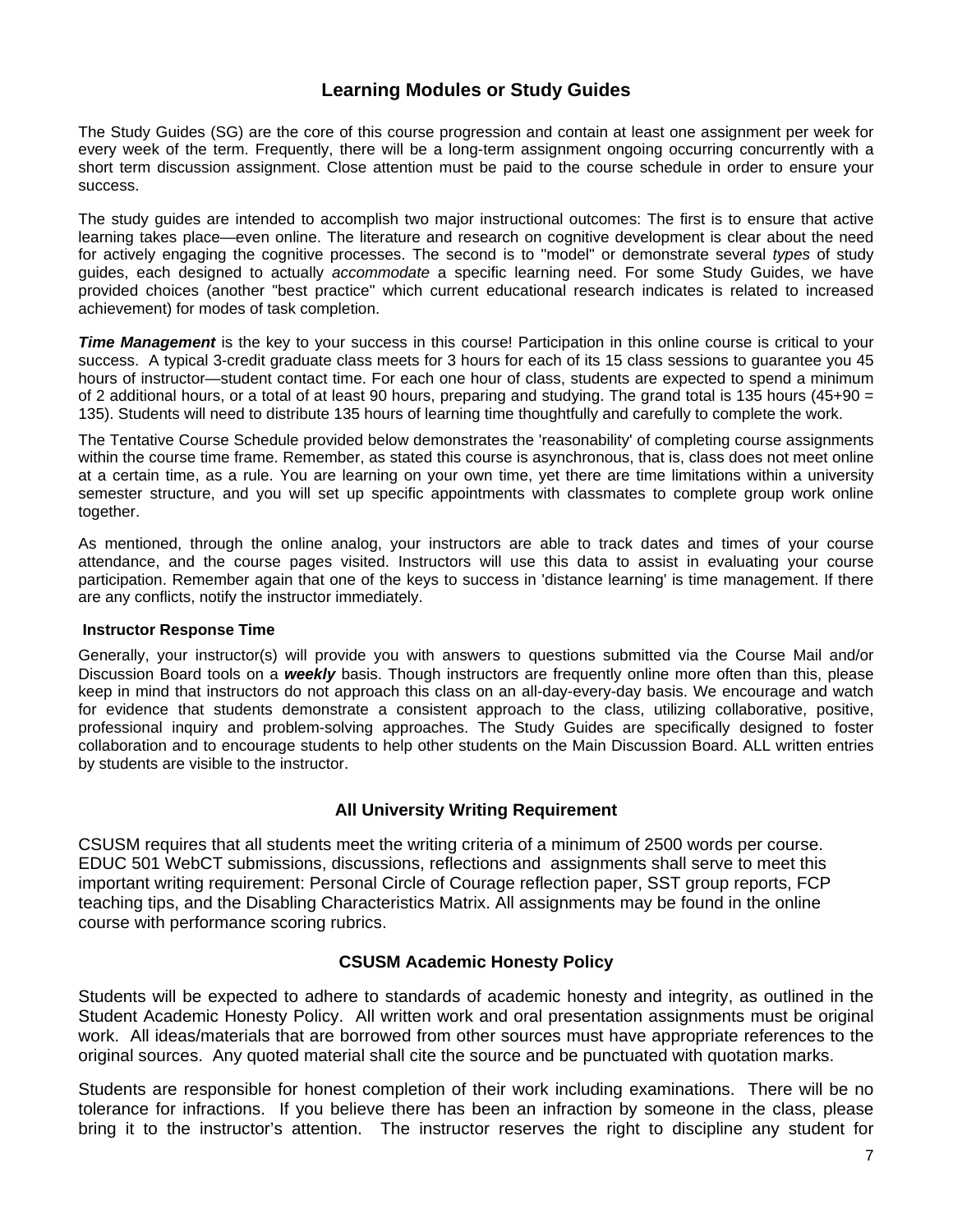academic dishonesty in accordance with the general rules and regulations of the university. Disciplinary action may include the lowering of grades and/or the assignment of a failing grade for an exam, assignment, or the class as a whole. ALL incidents of Academic Dishonesty must be reported to the Dean of Students. Sanctions at the University level may include suspension or expulsion from the University altogether.

### **Plagiarism**

As an educator, it is expected that each student will do his/her own work, and contribute equally to group projects and processes. Plagiarism or cheating is unacceptable under any circumstances. If you are in doubt about whether your work is paraphrased or plagiarized, see the Plagiarism Prevention for Students website http://library.csusm.edu/plagiarism/index.html. If there are questions about academic honesty, please consult the University catalog.

## **Use of Technology**

Students are expected to be responsible for and to demonstrate competency in the use of various forms of technology, including, word processing, electronic mail, WebCT6, use of the Internet, and/or multimedia presentations. Specific requirements for course assignments with regard to technology are at the discretion of the instructor, and for online courses, all students are required to read the WebCT Student FAQ page BEFORE entering the course or asking for help with general access. This address is **http://courses.csusm.edu/resources/webct/webct6/faq/**.Keep a digital copy of all assignments for use in your teaching portfolio. All assignments will be submitted online. Details will be given at the required orientation meeting in class.

### **Electronic Communication Protocol**

Electronic correspondence is a part of your professional interactions. If you need to contact the instructor, e-mail is often the easiest way to do so. It is my intention to respond to all received e-mails in a timely manner. Please be reminded that e-mail and on-line discussions are a very specific form of communication, with their own nuances and etiquette. For instance, electronic messages sent in all upper case (or lower case) letters, major typos, or slang, often communicate more than the sender originally intended. With that said, please be mindful of all e-mail and on-line discussion messages you send to your colleagues, to faculty members in the College of Education, or to persons within the greater educational community. All electronic messages must be crafted with professionalism and care. Things to consider:

- Would I say in person what this electronic message specifically says?
- How could this message be misconstrued?
- Does this message represent my highest self?
- Am I sending this electronic message to avoid a face-to-face conversation?

In addition, if there is ever a concern with an electronic message sent to you, please speak with the author in person in order to correct any confusion. EDUC 501 students will be required to view a Netiquette course.

**(NOTE - This document contains an embedded page break so that the course calendar can begin on a new page.)**